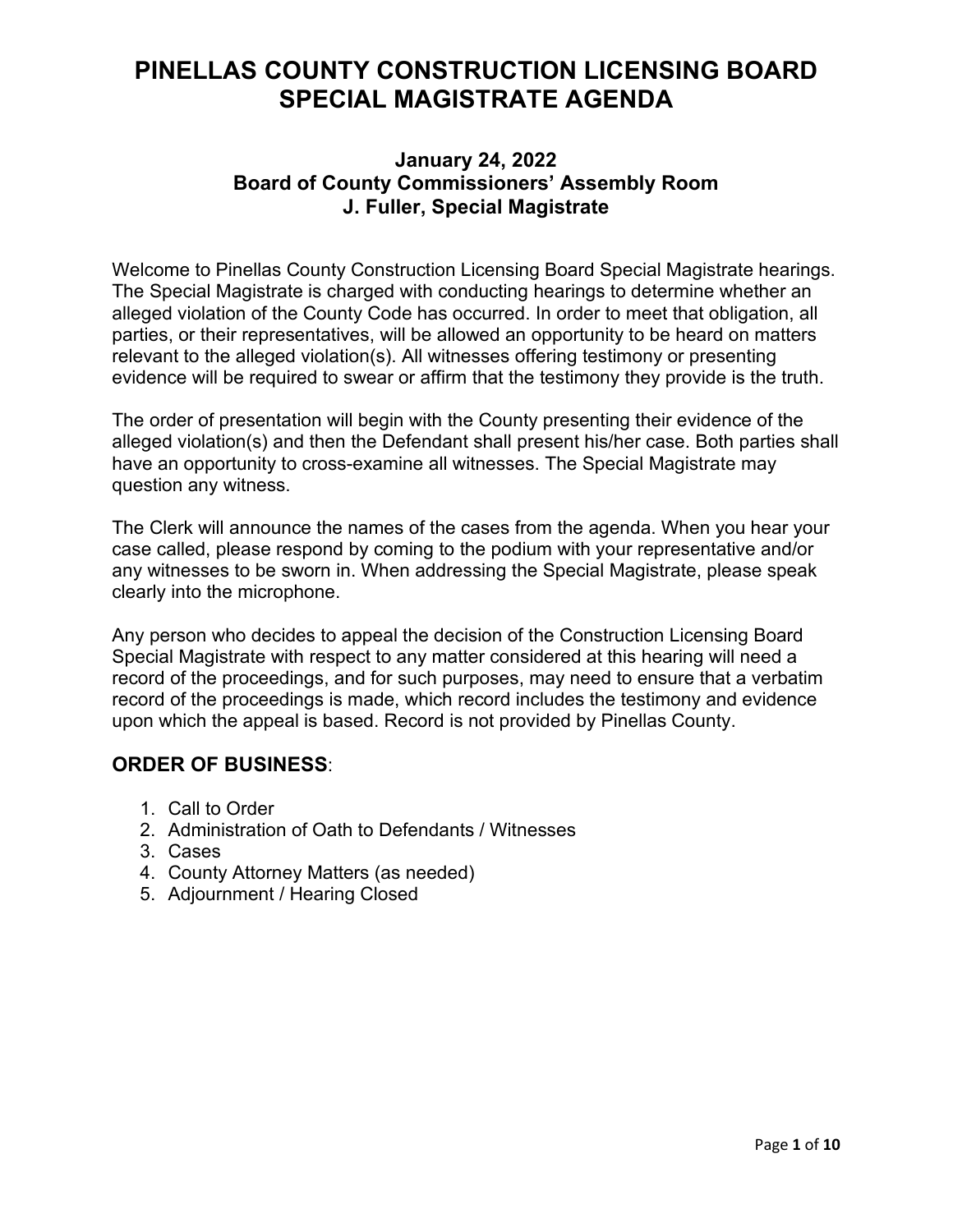## **9:00 A.M.**

| <b>ITEM: 01</b>           |                                                       |
|---------------------------|-------------------------------------------------------|
| <b>MATTER:</b>            | Contractor Licensing Violation(s)                     |
| CASE NO:                  | 2020-0250                                             |
| CITATION(S) NO:           | C20-687; C20-688; C20-689; C20-690; C20-691; C20-692; |
|                           | C20-693: C20-694: C20-695: C20-696: C20-697           |
| <b>DEFENDANT:</b>         | Kurt R. Plum                                          |
| <b>NOTICE ADDRESS:</b>    | Kurt R. Plum                                          |
|                           | DBA: Countywide Contracting Inc.                      |
|                           | 6315 Soratrace Street                                 |
|                           | Lithia, FL 33547                                      |
|                           | krplumfl@aol.com                                      |
|                           | countywide68@aol.com                                  |
| <b>VIOLATION ADDRESS:</b> | 810 36 <sup>th</sup> Ave N.                           |
|                           | St. Petersburg, FL 33704                              |
|                           | and                                                   |
|                           | 780 36 <sup>th</sup> Ave N.                           |
|                           | St. Petersburg, FL 33704                              |

| <b>Code Section</b> | Location                                     | Citation # and Violation                                                                                                                                                          |
|---------------------|----------------------------------------------|-----------------------------------------------------------------------------------------------------------------------------------------------------------------------------------|
| $22-14(8)$          | 810 36th Ave. N.<br>St. Petersburg, FL 33704 | C20-687<br>Subcontracting work to unlicensed<br>contractor Ivan J. Vasquez Diaz<br>DBA: I.R. Professional Painting Inc.<br>to perform exterior painting in<br>Pinellas County Fl. |
| $22-14(8)$          | 810 36th Ave. N.<br>St. Petersburg, FL 33704 | C20-688<br>Subcontracting work to unlicensed<br>contractor Norberto Rubio Charrez<br>to perform exterior painting in<br>Pinellas County, FL.                                      |
| $22-14(8)$          | 810 36th Ave. N.<br>St. Petersburg, FL 33704 | C20-689<br>Subcontracting work to unlicensed<br>contractor Emilio Rubio Charrez to<br>perform exterior painting in Pinellas<br>County, FL.                                        |
| $22-14(8)$          | 780 36th Ave. N.<br>St. Petersburg, FL 33704 | C20-690<br>Subcontracting work to unlicensed<br>contractor James Louis Acevedo<br>DBA: Ace Masonry of Florida Inc. to<br>perform structural masonry in<br>Pinellas County, FL.    |
| $22-14(8)$          | 780 36th Ave. N.                             | C20-691                                                                                                                                                                           |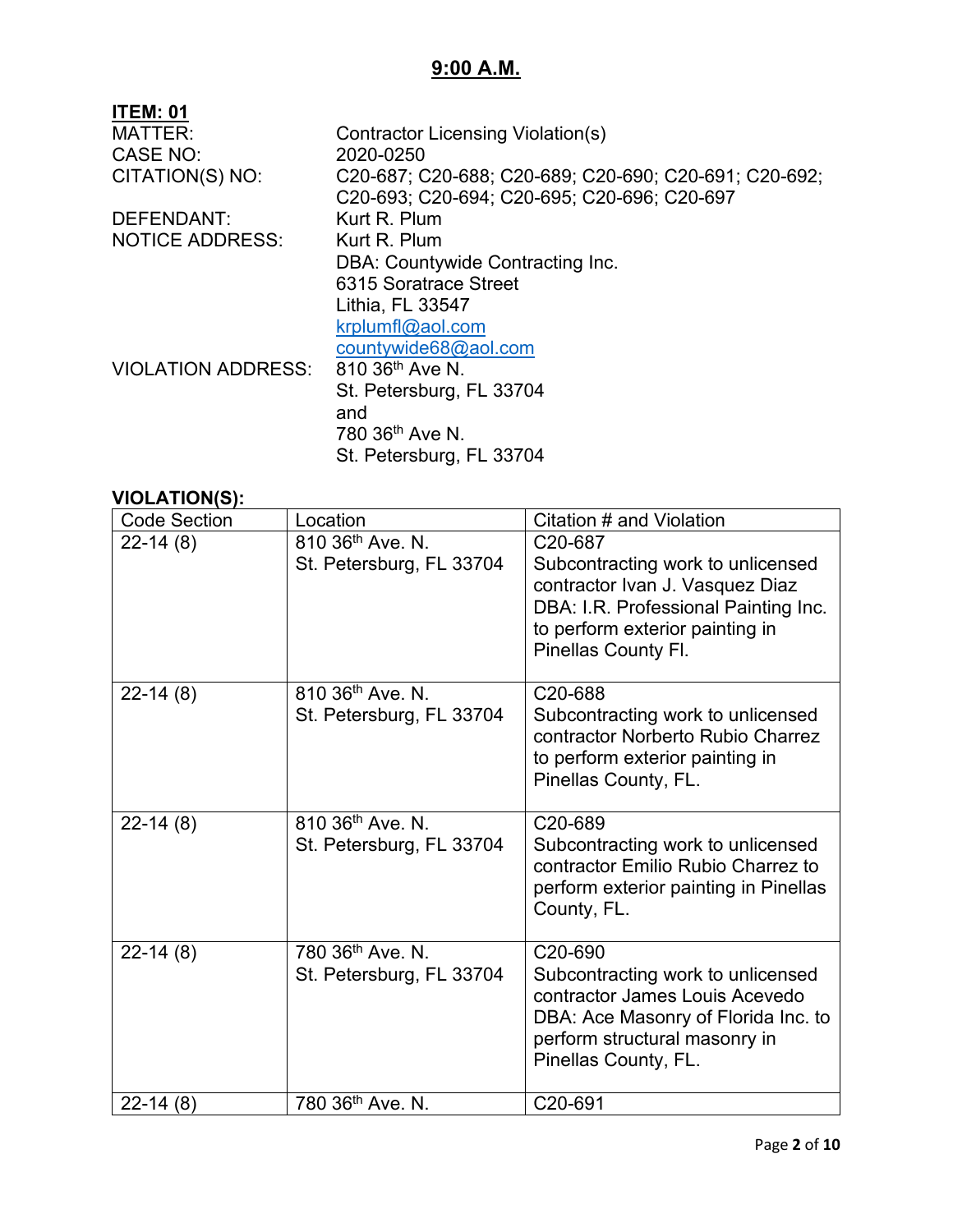|            | St. Petersburg, FL 33704                                 | Subcontracting work to unlicensed<br>contractor Jose Garcia Bardo to<br>perform structural masonry in<br>Pinellas County, FL.                            |
|------------|----------------------------------------------------------|----------------------------------------------------------------------------------------------------------------------------------------------------------|
| $22-14(8)$ | 780 36 <sup>th</sup> Ave. N.<br>St. Petersburg, FL 33704 | C <sub>20</sub> -692<br>Subcontracting work to unlicensed<br>contractor Javier Rios to perform<br>structural masonry in Pinellas<br>County, FL.          |
| $22-14(8)$ | 780 36 <sup>th</sup> Ave. N.<br>St. Petersburg, FL 33704 | C20-693<br>Subcontracting work to unlicensed<br>contractor Maximiliano Lucas to<br>perform structural masonry in<br>Pinellas County, FL.                 |
| $22-14(8)$ | 780 36th Ave. N.<br>St. Petersburg, FL 33704             | C20-694<br>Subcontracting work to unlicensed<br>contractor Fernando De La Cruz to<br>perform structural masonry in<br>Pinellas County, FL.               |
| $22-14(8)$ | 780 36th Ave. N.<br>St. Petersburg, FL 33704             | C20-695<br>Subcontracting work to unlicensed<br>contractor Maria Lopez to perform<br>structural masonry in Pinellas<br>County, FL.                       |
| $22-14(8)$ | 780 36th Ave. N.<br>St. Petersburg, FL 33704             | C <sub>20</sub> -696<br>Subcontracting work to unlicensed<br>contractor to Carmelino Jimenez to<br>perform structural masonry in<br>Pinellas County, FL. |
| $22-14(8)$ | 780 36th Ave. N.<br>St. Petersburg, FL 33704             | C20-697<br>Subcontracting work to unlicensed<br>contractor to Fermin Gonzales to<br>perform structural masonry in<br>Pinellas County, FL.                |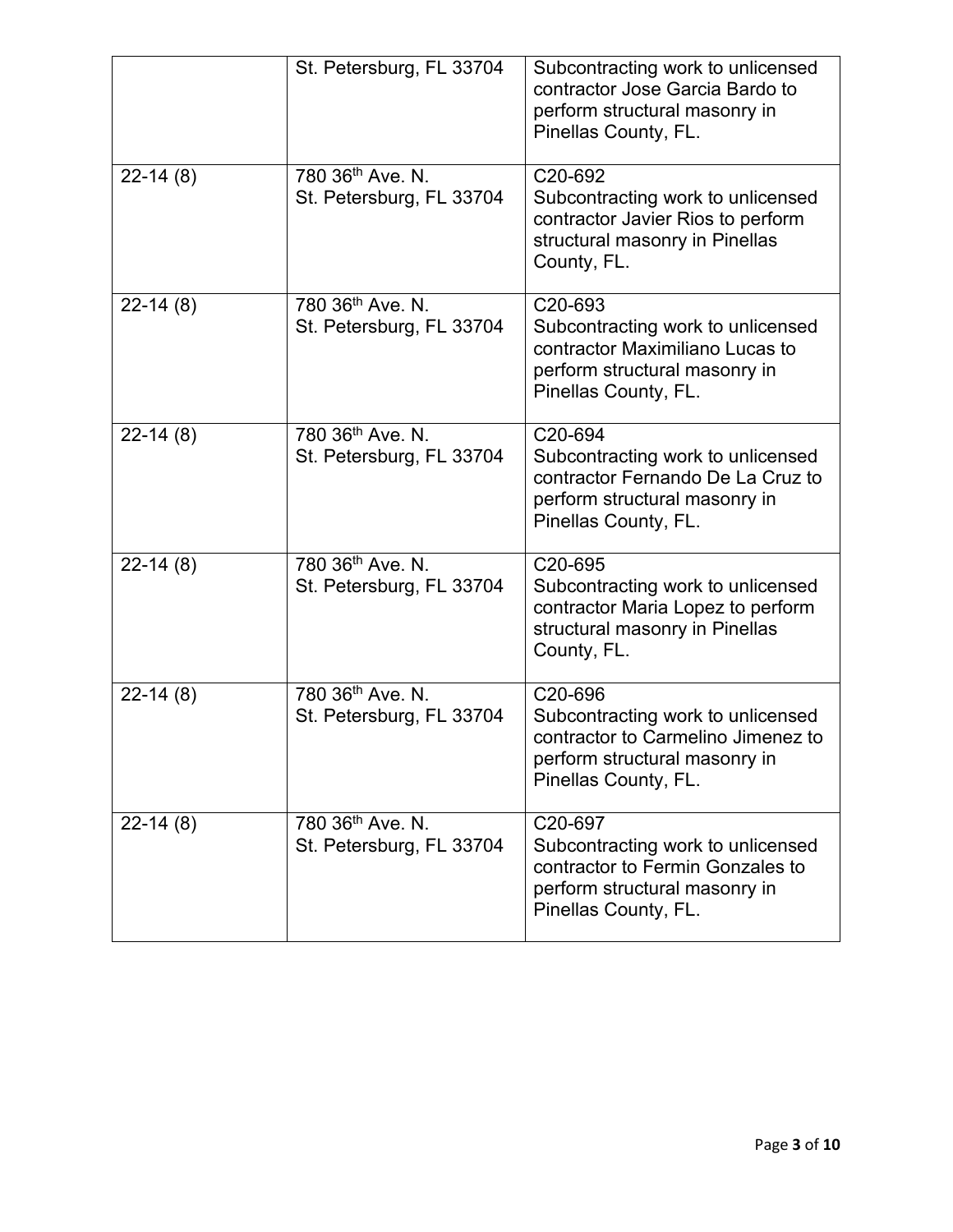| <b>ITEM: 02</b>           |                                                       |
|---------------------------|-------------------------------------------------------|
| <b>MATTER:</b>            | Contractor Licensing Violation(s)                     |
| CASE NO:                  | 2020-0250-2                                           |
| CITATION(S) NO:           | C20-676; C20-677; C20-678; C20-679; C20-680; C20-681; |
|                           | C20-682; C20-683; C20-684; C20-685; C20-686           |
| DEFENDANT:                | Nathan R. Beauregard                                  |
| <b>NOTICE ADDRESS:</b>    | Nathan R. Beauregard                                  |
|                           | <b>DBA: David Weekley Homes</b>                       |
|                           | 6567 Gunn Highway                                     |
|                           | Tampa, FL 33625                                       |
| <b>VIOLATION ADDRESS:</b> | 810 36th Ave N.                                       |
|                           | St. Petersburg, FL 33704                              |
|                           | and                                                   |
|                           | 780 36 <sup>th</sup> Ave N.                           |
|                           | St. Petersburg, FL 33704                              |

| <b>Code Section</b> | Location                     | Citation # and Violation                                                                                                                                                |
|---------------------|------------------------------|-------------------------------------------------------------------------------------------------------------------------------------------------------------------------|
| $22-14(8)$          | 810 36th Ave. N.             | C20-676                                                                                                                                                                 |
|                     | St. Petersburg, FL 33704     | Subcontracting work to unlicensed<br>contractor Ivan J. Vasquez Diaz<br>DBA: I.R. Professional Painting Inc.<br>to perform exterior painting in<br>Pinellas County, FL. |
| $22-14(8)$          | 810 36 <sup>th</sup> Ave. N. | C20-677                                                                                                                                                                 |
|                     | St. Petersburg, FL 33704     | Subcontracting work to unlicensed<br>contractor Norberto Rubio Charrez<br>to perform exterior painting in<br>Pinellas County, FL.                                       |
| $22-14(8)$          | 810 36 <sup>th</sup> Ave. N. | C20-678                                                                                                                                                                 |
|                     | St. Petersburg, FL 33704     | Subcontracting work to unlicensed<br>contractor Emilio Rubio Charrez to<br>perform exterior painting in Pinellas<br>County, FL.                                         |
| $22-14(8)$          | 780 36th Ave. N.             | C20-679                                                                                                                                                                 |
|                     | St. Petersburg, FL 33704     | Subcontracting work to unlicensed<br>contractor to James Louis Acevedo<br>DBA: Ace Masonry of Florida Inc. to<br>perform structural masonry in<br>Pinellas County, FL.  |
| $22-14(8)$          | 780 36th Ave. N.             | C20-680                                                                                                                                                                 |
|                     | St. Petersburg, FL 33704     | Subcontracting work to unlicensed<br>contractor Jose Garcia Bardo to<br>perform structural masonry in<br>Pinellas County, FL.                                           |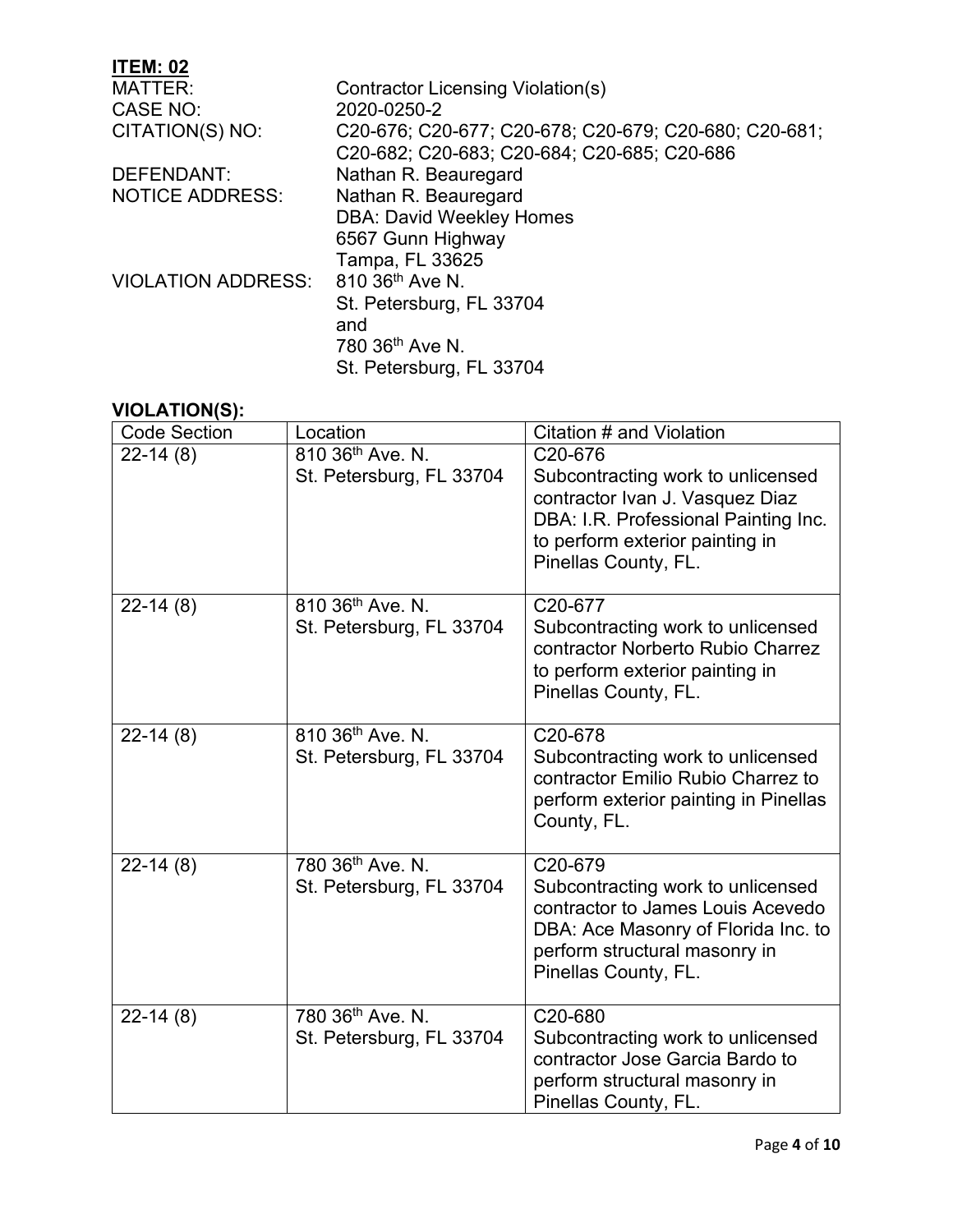| $22-14(8)$ | 780 36th Ave. N.<br>St. Petersburg, FL 33704             | C20-681<br>Subcontracting work to unlicensed<br>contractor Javier Rios to perform<br>structural masonry in Pinellas<br>County, FL.         |
|------------|----------------------------------------------------------|--------------------------------------------------------------------------------------------------------------------------------------------|
| $22-14(8)$ | 780 36th Ave. N.<br>St. Petersburg, FL 33704             | C20-682<br>Subcontracting work to unlicensed<br>contractor Maximiliano Lucas to<br>perform structural masonry in<br>Pinellas County, FL.   |
| $22-14(8)$ | 780 36th Ave. N.<br>St. Petersburg, FL 33704             | C20-683<br>Subcontracting work to unlicensed<br>contractor Fernando De La Cruz to<br>perform structural masonry in<br>Pinellas County, FL. |
| $22-14(8)$ | 780 36th Ave. N.<br>St. Petersburg, FL 33704             | C20-684<br>Subcontracting work to unlicensed<br>contractor Maria Lopez to perform<br>structural masonry in Pinellas<br>County, FL.         |
| $22-14(8)$ | 780 36 <sup>th</sup> Ave. N.<br>St. Petersburg, FL 33704 | Subcontracting work to unlicensed<br>contractor Carmelino Jimenez to<br>perform structural masonry in<br>Pinellas County, FL.              |
| $22-14(8)$ | 780 36th Ave. N.<br>St. Petersburg, FL 33704             | C20-686<br>Subcontracting work to unlicensed<br>contractor Fermin Gonzales to<br>perform structural masonry in<br>Pinellas County, FL      |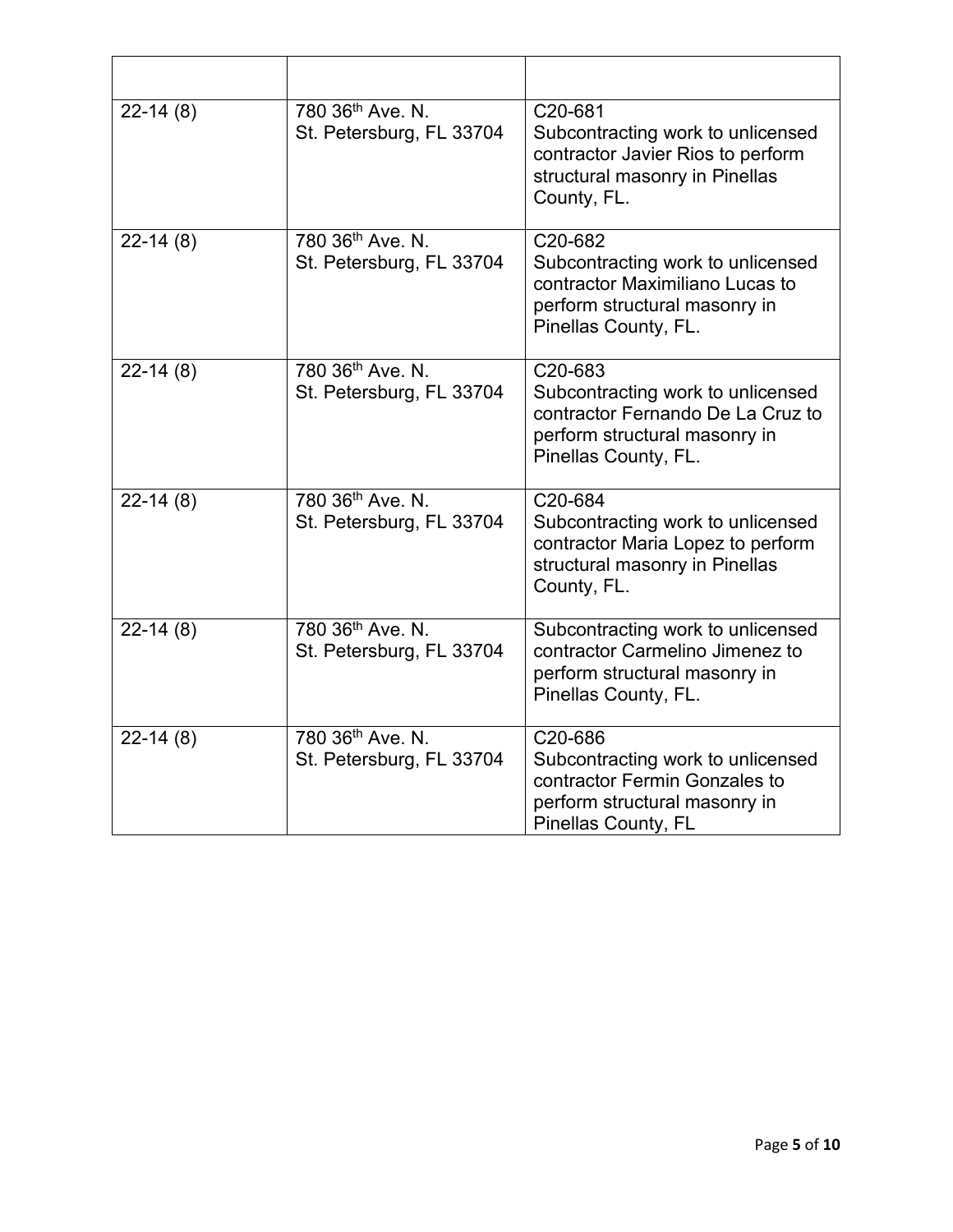| <b>Contractor Licensing Violation(s)</b>               |
|--------------------------------------------------------|
| 2021-1618                                              |
| C21-614; C21-615; C21-616                              |
| <b>Albert Arevalo</b>                                  |
| <b>Albert Arevalo</b>                                  |
| 9818 Bay Island Dr., #33615                            |
| Tampa, FL 33615                                        |
| 18650 Gulf Blvd. Apt. 705<br><b>VIOLATION ADDRESS:</b> |
| Indian Shores, FL 33785                                |
|                                                        |

| <b>Code Section</b> | Location                                             | Citation # and Violation                                                                                                                                                                                  |
|---------------------|------------------------------------------------------|-----------------------------------------------------------------------------------------------------------------------------------------------------------------------------------------------------------|
| $22 - 14(1)$        | 18650 Gulf Blvd. Apt. 705<br>Indian Shores, FL 33785 | C <sub>21</sub> -614<br>Unlicensed contracting to perform<br>full renovation of a condo including<br>electrical, plumbing and drywall in<br>Pinellas County, FL.                                          |
| $22-14(5)$          | 18650 Gulf Blvd. Apt. 705<br>Indian Shores, FL 33785 | C <sub>21</sub> -615<br>Work without the required permit to<br>perform full renovation of a condo<br>including electrical, plumbing and<br>drywall in Pinellas County, FL.                                |
| $22-14(8)$          | 18650 Gulf Blvd. Apt. 705<br>Indian Shores, FL 33785 | C <sub>21</sub> -616<br>Subcontracting work to unlicensed<br>contractor Kristopher Fagan to<br>perform full renovation of a condo<br>including electrical, plumbing and<br>drywall in Pinellas County Fl. |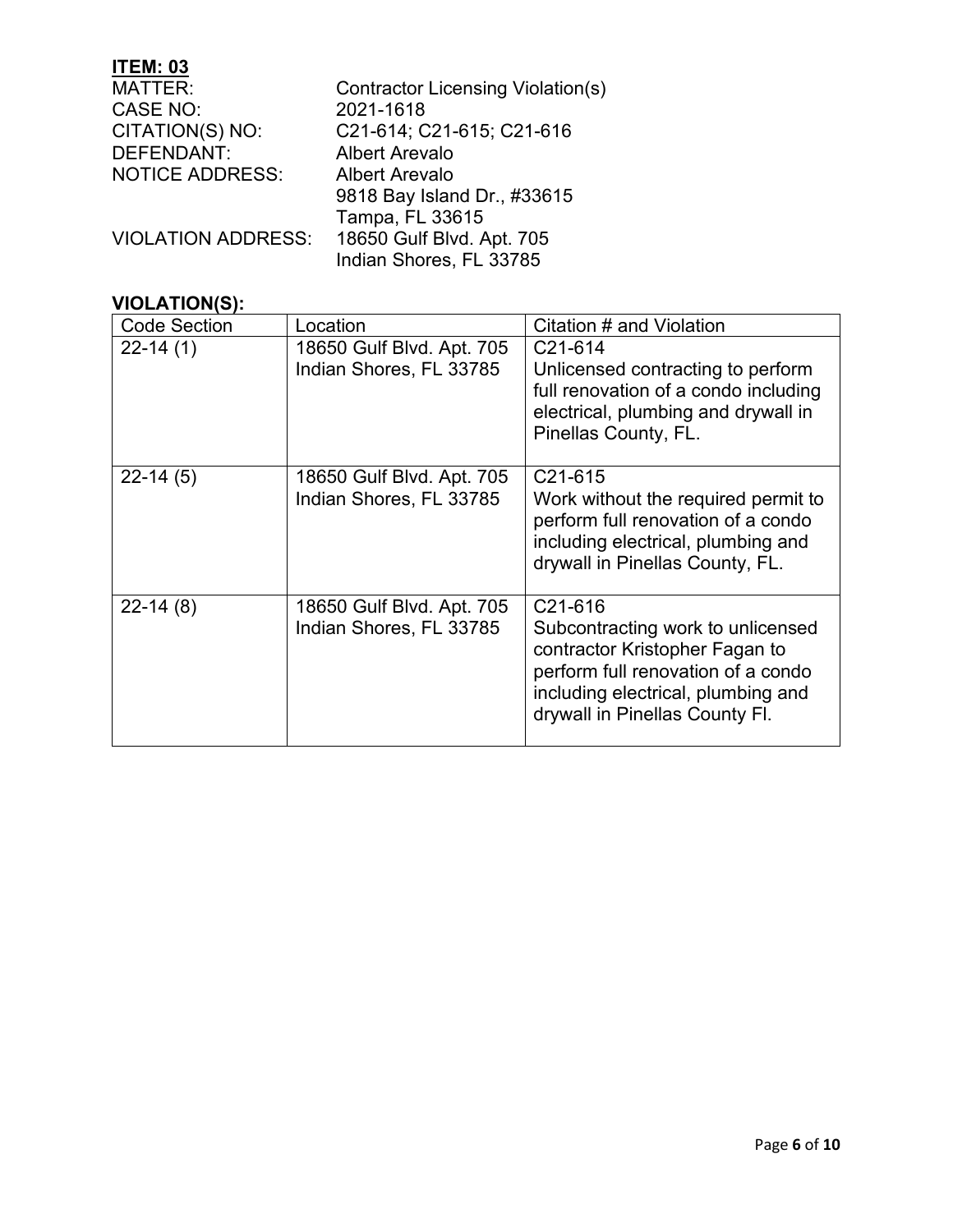# **1:00 P.M.**

## **ITEM: 04**

|                           | <b>NOLLE PROSEQUI</b>              |
|---------------------------|------------------------------------|
| MATTER:                   | Contractor Licensing Violation(s)  |
| <b>CASE NO:</b>           | 2021-1491                          |
| CITATION(S) NO:           | C21-524; C21-525; C21-526; C21-527 |
| <b>DEFENDANT:</b>         | Robert Lazaro Vazquez              |
| <b>NOTICE ADDRESS:</b>    | <b>Robert Lazaro Vazquez</b>       |
|                           | 6925 Lake Ellenor Dr. Suite 109    |
|                           | Orlando, FL 32809                  |
|                           | robert@myreocountrywide.com        |
| <b>VIOLATION ADDRESS:</b> | 6528 Wayne St. N.                  |
|                           | St. Petersburg, FL 33702           |
|                           | and                                |
|                           | https://www.countrywiders.com/     |
|                           |                                    |

| <b>Code Section</b> | Location                                      | Citation # and Violation                                                                                                                                                                                          |
|---------------------|-----------------------------------------------|-------------------------------------------------------------------------------------------------------------------------------------------------------------------------------------------------------------------|
| $22-14(1)$          | 6528 Wayne St. N.<br>St. Petersburg, FL 33702 | C21-524<br>Unlicensed contracting to in<br>Pinellas County Fl. to perform<br>complete remodel including<br>plumbing and electrical in<br>Pinellas County, FL.                                                     |
| $22-14(8)$          | 6528 Wayne St. N.<br>St. Petersburg, FL 33702 | C21-525<br>Subcontracting unlicensed<br>contractor Jose Santos<br>Espinoza Lopez and one other<br>unidentified man to perform<br>complete remodel including<br>plumbing and electrical in<br>Pinellas County, FL. |
| $22-14(5)$          | 6528 Wayne St. N.<br>St. Petersburg, FL 33702 | C <sub>21</sub> -526<br>Work without permit to perform<br>complete remodel including<br>plumbing and electrical in<br>Pinellas County FL.                                                                         |
| $22-14(6)$          | https://www.countrywiders.com/                | C21-527<br>Unlicensed advertising in<br><b>Pinellas County FI and The</b><br>State of Florida.                                                                                                                    |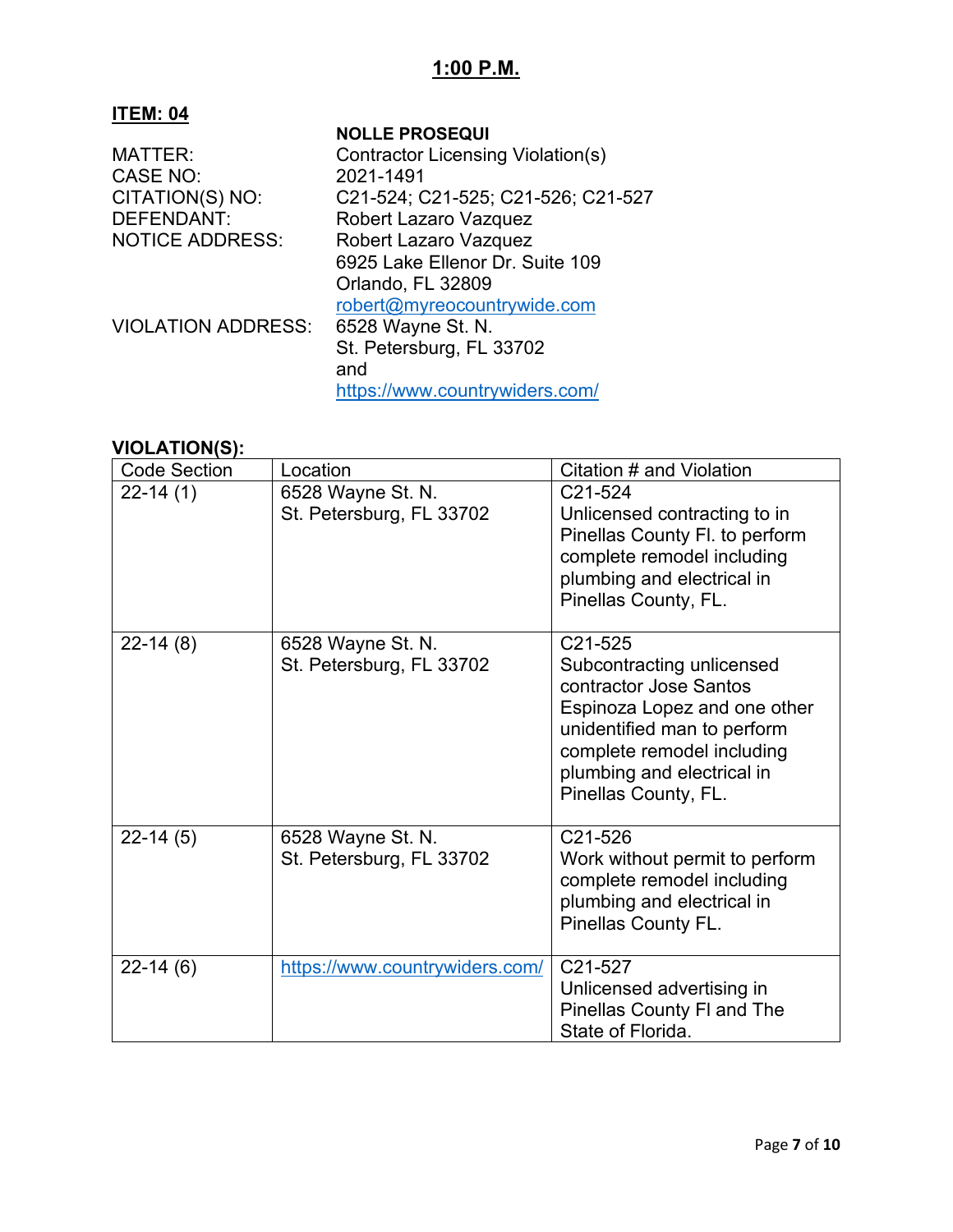| Contractor Licensing Violation(s) |
|-----------------------------------|
| 2021-1685                         |
| C21-2215                          |
| Jordan P. Hidalgo                 |
| Jordan P. Hidalgo                 |
| DBA Pools by Jordan, LLC          |
| 801 West Bay Drive, Suite #454    |
| Largo, FL 33770                   |
| Gulf Blvd & 13th Ave.             |
| Indian Rocks Beach, FL 33785      |
|                                   |

| <b>Code Section</b> | Location                                                             | Citation # and Violation                                                                                                |
|---------------------|----------------------------------------------------------------------|-------------------------------------------------------------------------------------------------------------------------|
| $22-14(7)$          | Gulf Blvd & 13 <sup>th</sup> Ave.<br>Indian Rocks Beach, FL<br>33785 | $C21-2215$<br>Licensed contractor advertising<br>company business on work truck<br>w/o displaying license # in Pinellas |
|                     |                                                                      | County, FL.                                                                                                             |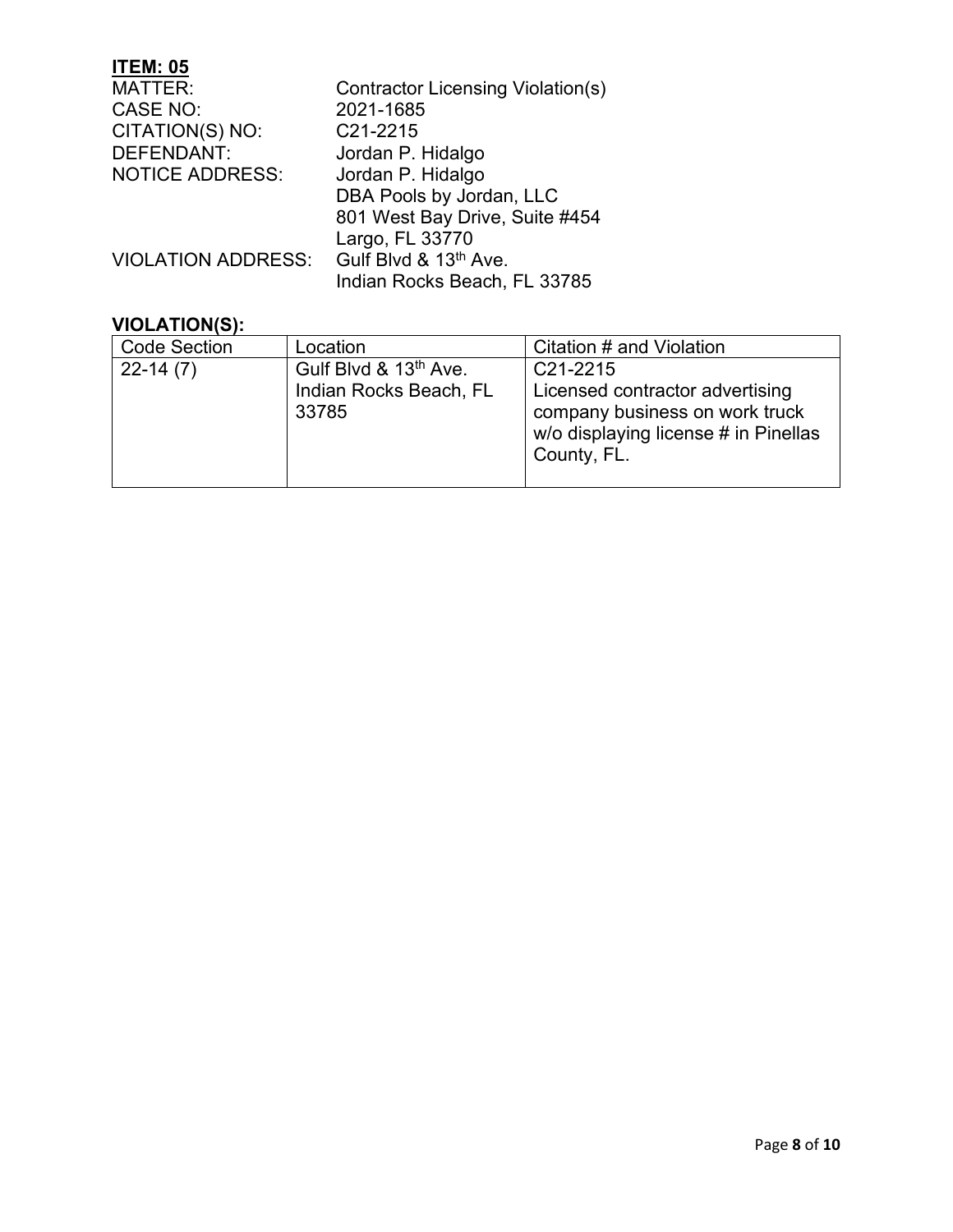| <b>CONTINUED FOR APRIL 18, 2022</b>         |
|---------------------------------------------|
| Contractor Licensing Violation(s)           |
| 2021-1535                                   |
| C21-2175                                    |
| Ileana Davide                               |
| Ileana Davide                               |
| DBA Belleair Office Park, LLC               |
| 9415 SW 72 <sup>nd</sup> Street, Suite #274 |
| Miami, FL 33173                             |
| and                                         |
| <b>Belleair Office Park, LLC</b>            |
| Ileana M. Davide                            |
| 9415 Sunset Drive                           |
| Suite 274                                   |
| Miami, FL 33173                             |
| and                                         |
| <b>Richard Rich (Witness for Plaintiff)</b> |
| 591 Cortez Avenue                           |
| Belleair Bluffs, FL 33771                   |
| 1016 Ponce De Leon Blvd.                    |
| Belleair, FL 33756                          |
|                                             |

| <b>Code Section</b> | Location                                          | Citation # and Violation                                                                                                                                                                               |
|---------------------|---------------------------------------------------|--------------------------------------------------------------------------------------------------------------------------------------------------------------------------------------------------------|
| $22-14(5)$          | 1016 Ponce De Leon<br>Blvd.<br>Belleair, FL 33756 | C <sub>21</sub> -2175<br>Unlicensed carpentry specialty<br>contractor failed to obtain a permit<br>prior to the installation of an exterior<br>door of her business complex in<br>Pinellas County, FL. |